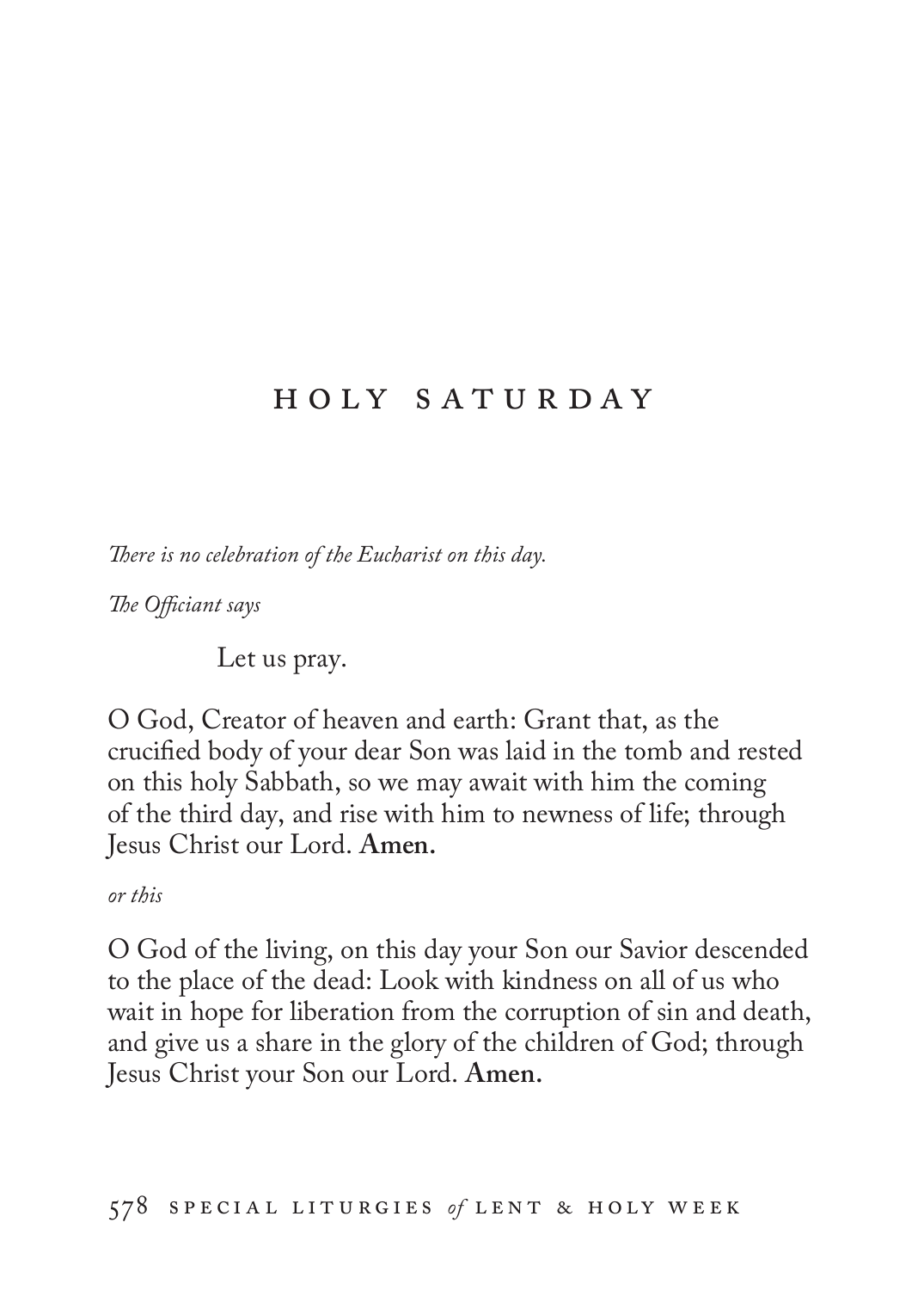## THE LESSONS

job 14:1-14 psalm 130 *or* 88 *or* 31:1-6v  $I$  PETER  $4:I-8$ matthew 27:57-66 *or* john 19:38-42

*After the Gospel, a homily may follow.* 

*The following is then sung or said.*

## THE ANTHEM

**Man born of woman has but a short time to live, and is full of misery. He springs up, and is cut down like a flower; he flees like a shadow, and never continues the same.**

**In the midst of life we are in death: of whom do we seek strength, but you, O Lord, who for our sins are justly displeased?**

**Yet, O Lord God most holy, O Lord most mighty, O holy and most merciful Savior, deliver us not into the pains of eternal death.**

**You know, O Lord, the secrets of our hearts; shut not your ears to our prayer; but spare us, Lord most holy, O God most mighty, O holy and merciful Savior, most worthy Judge eternal, do not let us, in this our final hour, through the pain of death, fall away from you.**